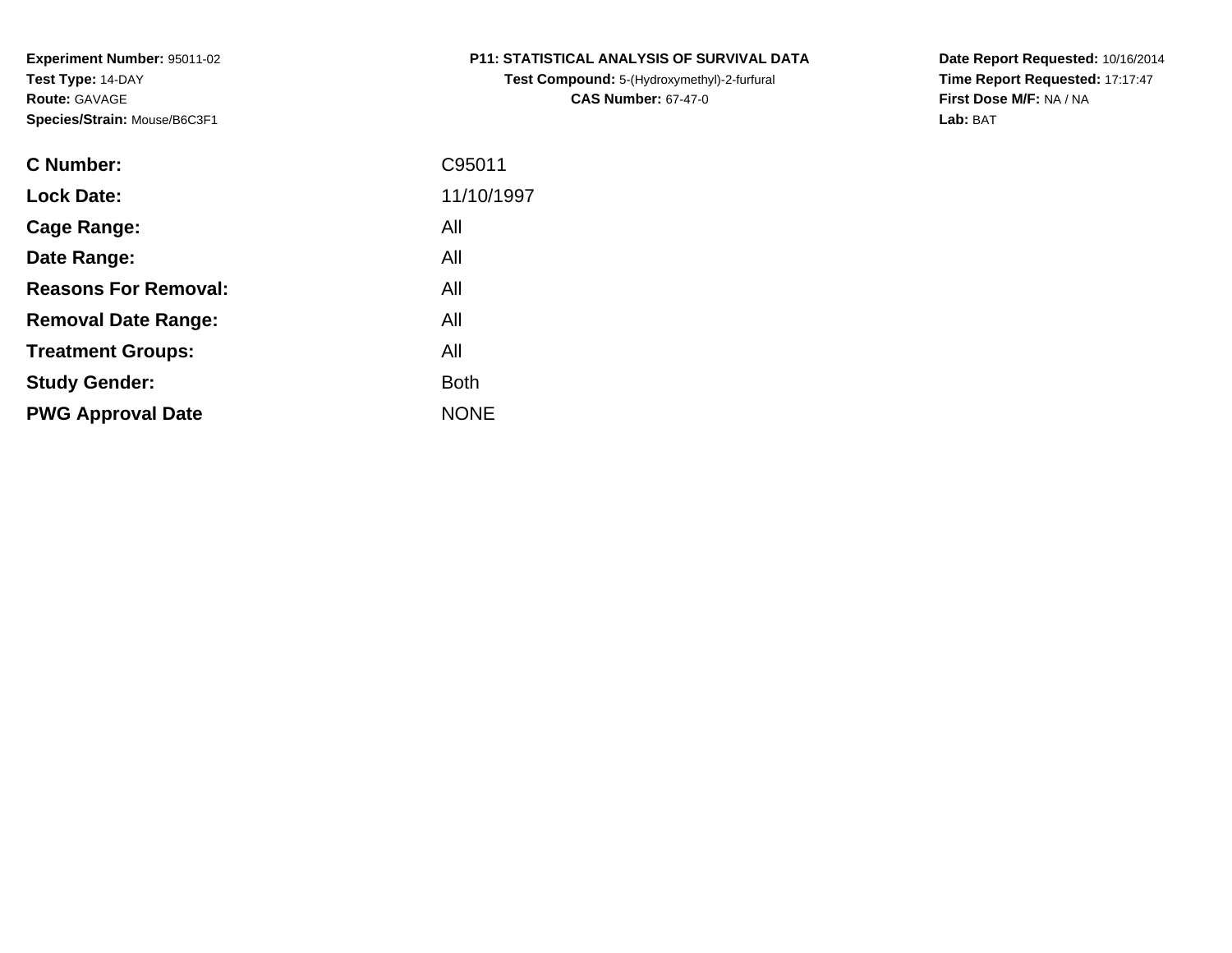# **P11: STATISTICAL ANALYSIS OF SURVIVAL DATA**

**Test Compound:** 5-(Hydroxymethyl)-2-furfural **CAS Number:** 67-47-0

**Date Report Requested:** 10/16/2014**Time Report Requested:** 17:17:47**First Dose M/F:** NA / NA**Lab:** BAT

# **Male MOUSE FIRST TERMINAL SACRIFICE AT 22 DAYS**

|                              |                     | INDIVIDUAL SURVIVAL TIMES (DAYS) |                   |  |
|------------------------------|---------------------|----------------------------------|-------------------|--|
| $DOSE = 0$ MG/KG             |                     |                                  |                   |  |
| <b>TOTAL 5</b>               | UNCENSORED DEATHS 0 | CENSORED DEATHS 0                | <b>TERMINAL 5</b> |  |
| <b>UNCENSORED DEATH DAYS</b> |                     |                                  |                   |  |
| none                         |                     |                                  |                   |  |
| <b>CENSORED DEATH DAYS</b>   |                     |                                  |                   |  |
| none                         |                     |                                  |                   |  |
| $DOSE = 94 MGIKG$            |                     |                                  |                   |  |
| <b>TOTAL 5</b>               | UNCENSORED DEATHS 0 | <b>CENSORED DEATHS 0</b>         | <b>TERMINAL 5</b> |  |
| <b>UNCENSORED DEATH DAYS</b> |                     |                                  |                   |  |
| none                         |                     |                                  |                   |  |
| <b>CENSORED DEATH DAYS</b>   |                     |                                  |                   |  |
| none                         |                     |                                  |                   |  |
| $DOSE = 188$<br><b>MG/KG</b> |                     |                                  |                   |  |
| <b>TOTAL 5</b>               | UNCENSORED DEATHS 0 | <b>CENSORED DEATHS 0</b>         | <b>TERMINAL 5</b> |  |
| UNCENSORED DEATH DAYS        |                     |                                  |                   |  |
| none                         |                     |                                  |                   |  |
| <b>CENSORED DEATH DAYS</b>   |                     |                                  |                   |  |
| none                         |                     |                                  |                   |  |
| $DOSE = 375$<br><b>MG/KG</b> |                     |                                  |                   |  |
| <b>TOTAL 5</b>               | UNCENSORED DEATHS 0 | <b>CENSORED DEATHS 0</b>         | <b>TERMINAL 5</b> |  |
| <b>UNCENSORED DEATH DAYS</b> |                     |                                  |                   |  |
| none                         |                     |                                  |                   |  |
| <b>CENSORED DEATH DAYS</b>   |                     |                                  |                   |  |
| none                         |                     |                                  |                   |  |

(A) FIRST TERMINAL SACRIFICE

(B) THE FIRST ENTRY IS THE TREND TEST (TARONE, 1975) RESULT. SUBSEQUENT ENTRIES ARE THE RESULTS OF PAIRWISE TESTS (COX, 1972). NEGATIVE TRENDS ARE INDICATED BY "N".

(C) MEAN OF ALL UNCENSORED DEATHS PRIOR TO TERMINAL SACRIFICE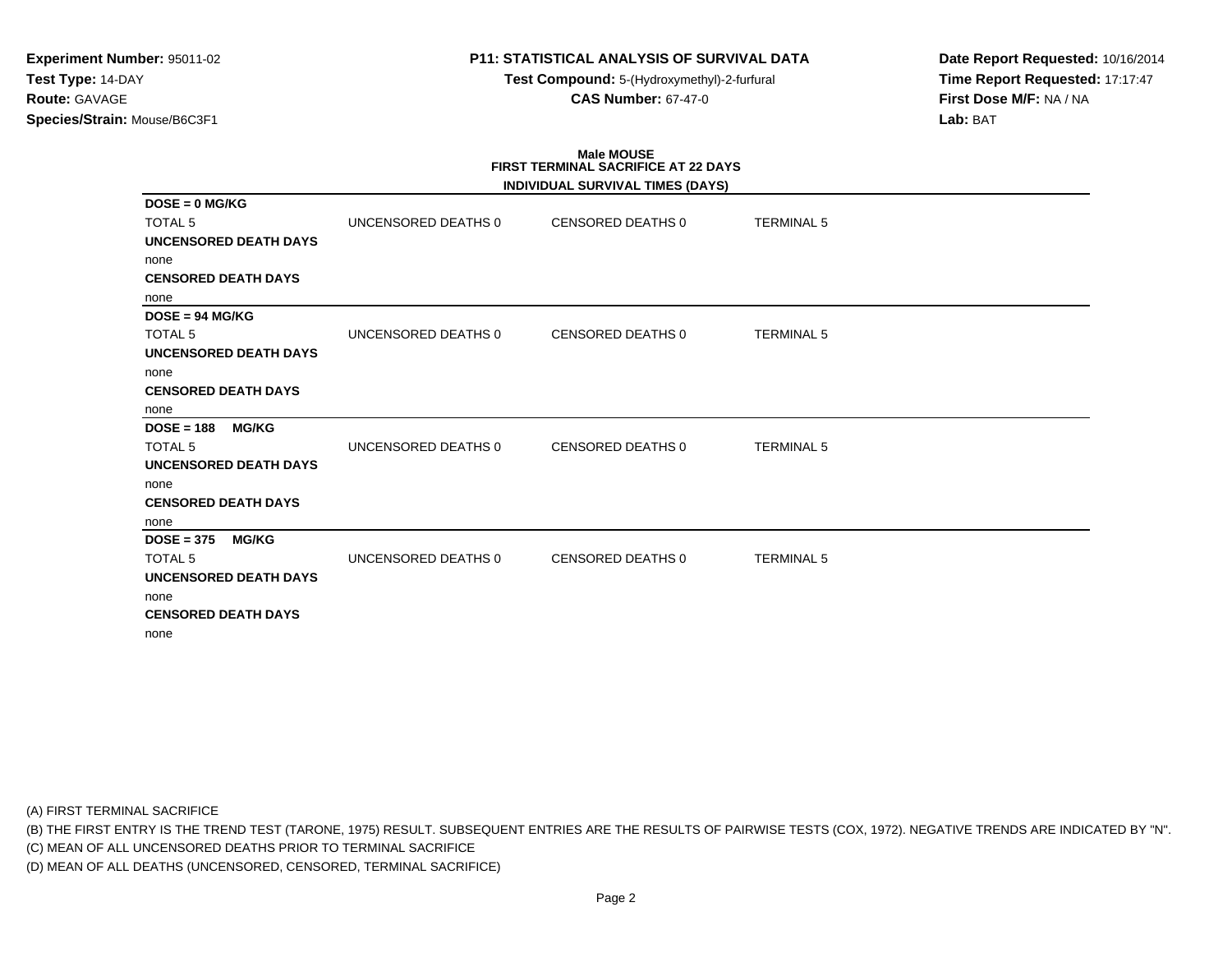# **P11: STATISTICAL ANALYSIS OF SURVIVAL DATA**

**Test Compound:** 5-(Hydroxymethyl)-2-furfural **CAS Number:** 67-47-0

**Date Report Requested:** 10/16/2014**Time Report Requested:** 17:17:47**First Dose M/F:** NA / NA**Lab:** BAT

### **Male MOUSE FIRST TERMINAL SACRIFICE AT 22 DAYSINDIVIDUAL SURVIVAL TIMES (DAYS)**

|                                    |                     | $\frac{1}{2}$     |                   |
|------------------------------------|---------------------|-------------------|-------------------|
| <b>DOSE = 750</b><br><b>MG/KG</b>  |                     |                   |                   |
| TOTAL 5                            | UNCENSORED DEATHS 0 | CENSORED DEATHS 0 | <b>TERMINAL 5</b> |
| <b>UNCENSORED DEATH DAYS</b>       |                     |                   |                   |
| none                               |                     |                   |                   |
| <b>CENSORED DEATH DAYS</b>         |                     |                   |                   |
| none                               |                     |                   |                   |
| <b>DOSE = 1500</b><br><b>MG/KG</b> |                     |                   |                   |
| TOTAL 5                            | UNCENSORED DEATHS 3 | CENSORED DEATHS 0 | <b>TERMINAL 2</b> |
| <b>UNCENSORED DEATH DAYS</b>       |                     |                   |                   |
| 5<br>2<br>9                        |                     |                   |                   |
| <b>CENSORED DEATH DAYS</b>         |                     |                   |                   |
| none                               |                     |                   |                   |
|                                    |                     |                   |                   |

(A) FIRST TERMINAL SACRIFICE

(B) THE FIRST ENTRY IS THE TREND TEST (TARONE, 1975) RESULT. SUBSEQUENT ENTRIES ARE THE RESULTS OF PAIRWISE TESTS (COX, 1972). NEGATIVE TRENDS ARE INDICATED BY "N".

(C) MEAN OF ALL UNCENSORED DEATHS PRIOR TO TERMINAL SACRIFICE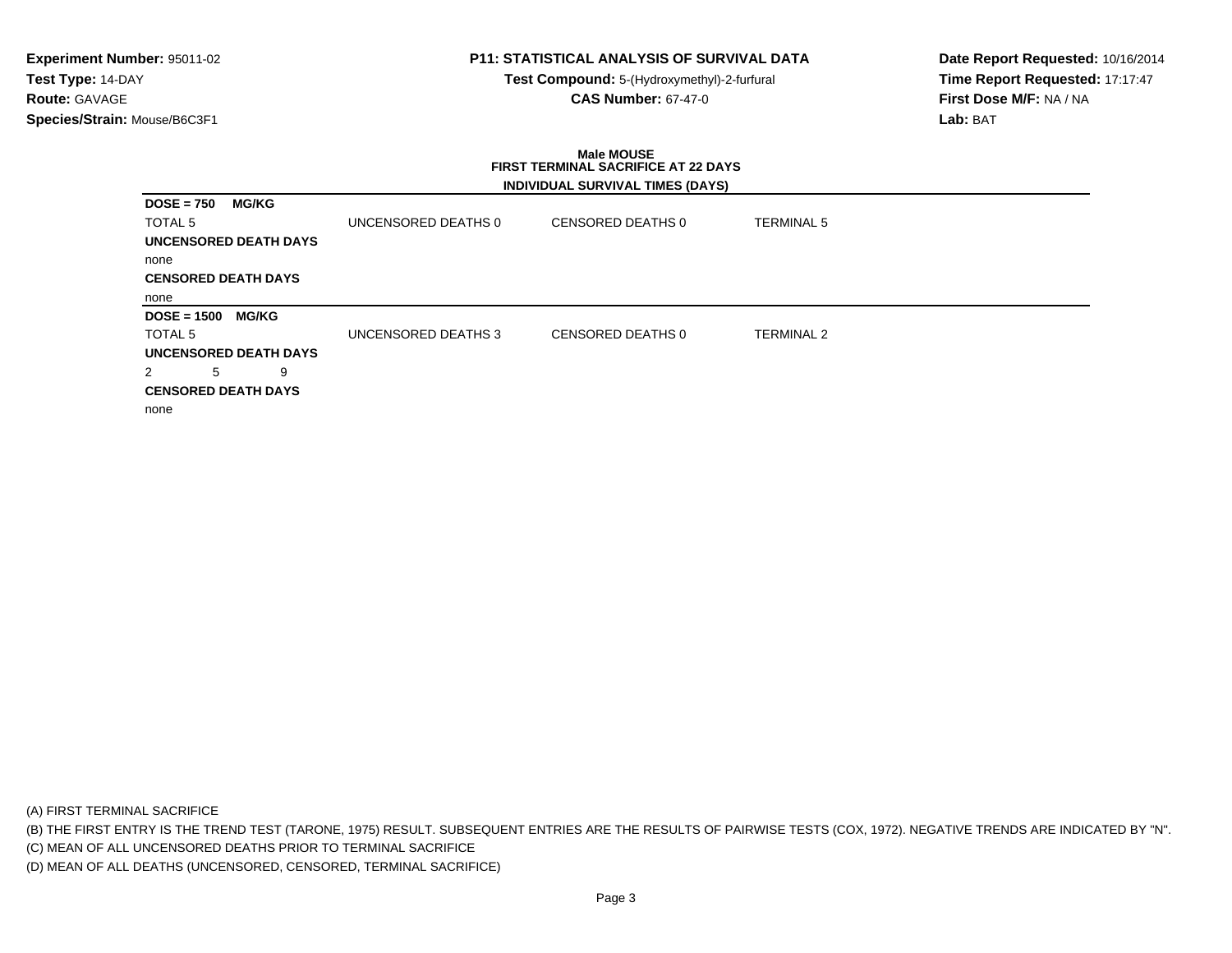## **P11: STATISTICAL ANALYSIS OF SURVIVAL DATA**

**Test Compound:** 5-(Hydroxymethyl)-2-furfural

**CAS Number:** 67-47-0

**Date Report Requested:** 10/16/2014**Time Report Requested:** 17:17:47**First Dose M/F:** NA / NA**Lab:** BAT

### **Male MOUSEFIRST TERMINAL SACRIFICE AT 22 DAYS**

## **KAPLAN-MEIER SURVIVAL PROBABILITY ESTIMATES (%)**

| <b>DOSE</b>     |              |       |       |       |       |       | TIME (DAYS) |       |       |       |       |
|-----------------|--------------|-------|-------|-------|-------|-------|-------------|-------|-------|-------|-------|
|                 |              |       |       | 9     | 12    | 15    | 18          | 21    | 24    | 27    | 22(A) |
| 0 MG/KG         |              | 100.0 | 100.0 | 100.0 | 100.0 | 100.0 | 100.0       | 100.0 | 100.0 | 100.0 | 100.0 |
| <b>94 MG/KG</b> |              | 100.0 | 100.0 | 100.0 | 100.0 | 100.0 | 100.0       | 100.0 | 100.0 | 100.0 | 100.0 |
| 188             | <b>MG/KG</b> | 100.0 | 100.0 | 100.0 | 100.0 | 100.0 | 100.0       | 100.0 | 100.0 | 100.0 | 100.0 |
| 375             | <b>MG/KG</b> | 100.0 | 100.0 | 100.0 | 100.0 | 100.0 | 100.0       | 100.0 | 100.0 | 100.0 | 100.0 |
| 750             | <b>MG/KG</b> | 100.0 | 100.0 | 100.0 | 100.0 | 100.0 | 100.0       | 100.0 | 100.0 | 100.0 | 100.0 |
| 1500            | <b>MG/KG</b> | 80.0  | 60.0  | 40.0  | 40.0  | 40.0  | 40.0        | 40.0  | 40.0  | 40.0  | 40.0  |

(A) FIRST TERMINAL SACRIFICE

(B) THE FIRST ENTRY IS THE TREND TEST (TARONE, 1975) RESULT. SUBSEQUENT ENTRIES ARE THE RESULTS OF PAIRWISE TESTS (COX, 1972). NEGATIVE TRENDS ARE INDICATED BY "N".

(C) MEAN OF ALL UNCENSORED DEATHS PRIOR TO TERMINAL SACRIFICE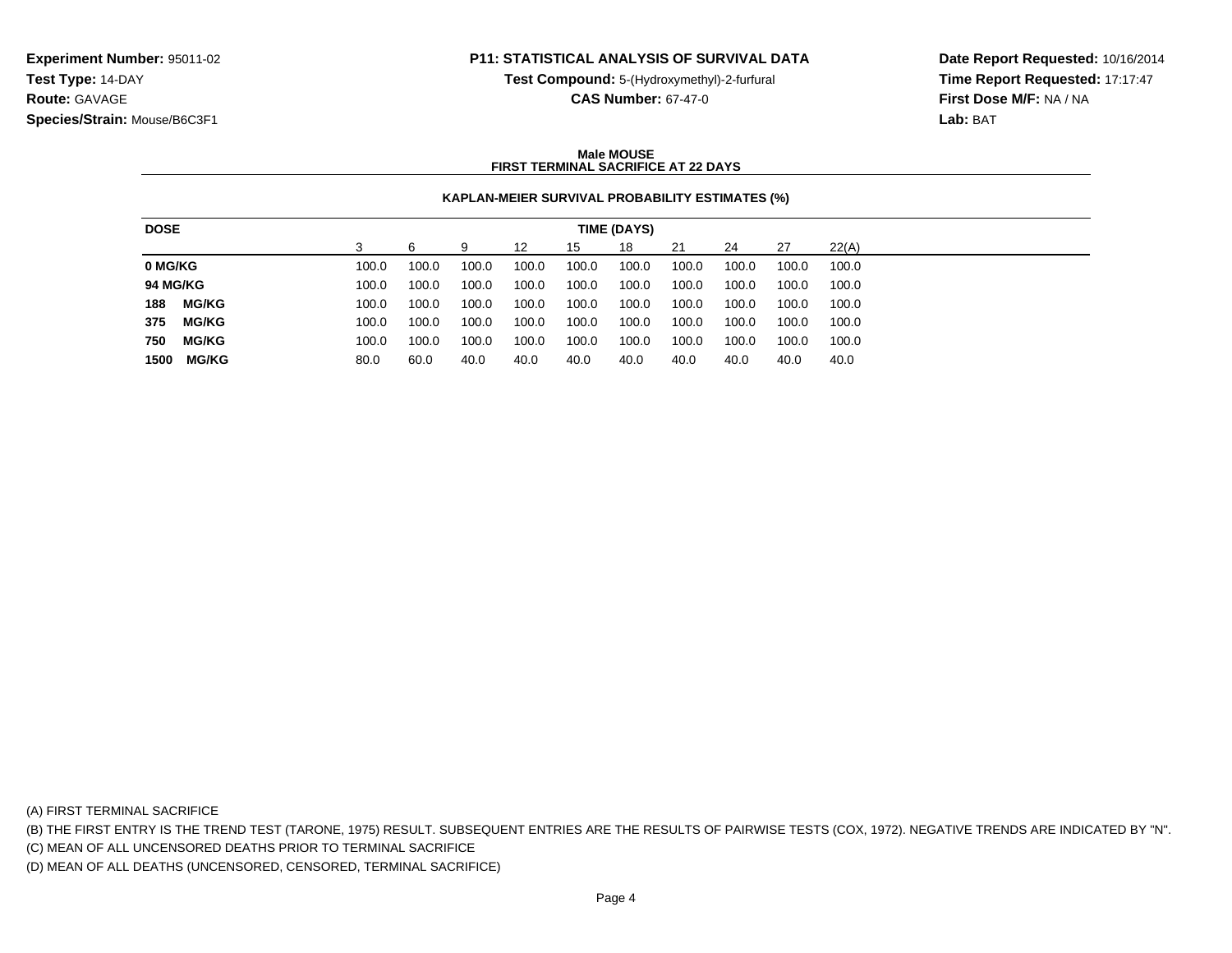# **P11: STATISTICAL ANALYSIS OF SURVIVAL DATA**

**Test Compound:** 5-(Hydroxymethyl)-2-furfural **CAS Number:** 67-47-0

**Date Report Requested:** 10/16/2014**Time Report Requested:** 17:17:47**First Dose M/F:** NA / NA**Lab:** BAT

### **Male MOUSEFIRST TERMINAL SACRIFICE AT 22 DAYS**

## **SURVIVAL SUMMARY STATISTICS**

| <b>DOSE</b>                           | 0 MG/KG   | 94 MG/KG                                                                                                                                                                                                                                                                                                                                                                                                                                                                               | <b>MG/KG</b><br>188                                                                                                                                                                                                                                                                                                                                                                                                                                                                    | <b>MG/KG</b><br>375 |  |
|---------------------------------------|-----------|----------------------------------------------------------------------------------------------------------------------------------------------------------------------------------------------------------------------------------------------------------------------------------------------------------------------------------------------------------------------------------------------------------------------------------------------------------------------------------------|----------------------------------------------------------------------------------------------------------------------------------------------------------------------------------------------------------------------------------------------------------------------------------------------------------------------------------------------------------------------------------------------------------------------------------------------------------------------------------------|---------------------|--|
| SURVIVAL AT END OF STUDY              | 100.0%    | 100.0%                                                                                                                                                                                                                                                                                                                                                                                                                                                                                 | 100.0%                                                                                                                                                                                                                                                                                                                                                                                                                                                                                 | 100.0%              |  |
| (KAPLAN-MEIER)                        |           |                                                                                                                                                                                                                                                                                                                                                                                                                                                                                        |                                                                                                                                                                                                                                                                                                                                                                                                                                                                                        |                     |  |
| <b>SIGNIFICANCE (B)</b>               | $P=0.001$ | $\begin{array}{cccccccccccccc} \multicolumn{2}{c}{} & \multicolumn{2}{c}{} & \multicolumn{2}{c}{} & \multicolumn{2}{c}{} & \multicolumn{2}{c}{} & \multicolumn{2}{c}{} & \multicolumn{2}{c}{} & \multicolumn{2}{c}{} & \multicolumn{2}{c}{} & \multicolumn{2}{c}{} & \multicolumn{2}{c}{} & \multicolumn{2}{c}{} & \multicolumn{2}{c}{} & \multicolumn{2}{c}{} & \multicolumn{2}{c}{} & \multicolumn{2}{c}{} & \multicolumn{2}{c}{} & \multicolumn{2}{c}{} & \multicolumn{2}{c}{} & \$ | $\begin{array}{cccccccccccccc} \multicolumn{2}{c}{} & \multicolumn{2}{c}{} & \multicolumn{2}{c}{} & \multicolumn{2}{c}{} & \multicolumn{2}{c}{} & \multicolumn{2}{c}{} & \multicolumn{2}{c}{} & \multicolumn{2}{c}{} & \multicolumn{2}{c}{} & \multicolumn{2}{c}{} & \multicolumn{2}{c}{} & \multicolumn{2}{c}{} & \multicolumn{2}{c}{} & \multicolumn{2}{c}{} & \multicolumn{2}{c}{} & \multicolumn{2}{c}{} & \multicolumn{2}{c}{} & \multicolumn{2}{c}{} & \multicolumn{2}{c}{} & \$ | -----               |  |
| (LIFE TABLE)                          |           |                                                                                                                                                                                                                                                                                                                                                                                                                                                                                        |                                                                                                                                                                                                                                                                                                                                                                                                                                                                                        |                     |  |
| <b>MEAN DAY OF NATURAL DEATHS (C)</b> |           |                                                                                                                                                                                                                                                                                                                                                                                                                                                                                        |                                                                                                                                                                                                                                                                                                                                                                                                                                                                                        |                     |  |
| (STANDARD ERROR)                      | (.)       |                                                                                                                                                                                                                                                                                                                                                                                                                                                                                        | $\left( . \right)$                                                                                                                                                                                                                                                                                                                                                                                                                                                                     | (.)                 |  |
| <b>MEAN LIFE SPAN (D)</b>             | 22.0      | 22.0                                                                                                                                                                                                                                                                                                                                                                                                                                                                                   | 22.0                                                                                                                                                                                                                                                                                                                                                                                                                                                                                   | 22.0                |  |
| (STANDARD ERROR)                      | (0.0)     | (0.0)                                                                                                                                                                                                                                                                                                                                                                                                                                                                                  | (0.0)                                                                                                                                                                                                                                                                                                                                                                                                                                                                                  | (0.0)               |  |

(A) FIRST TERMINAL SACRIFICE

(B) THE FIRST ENTRY IS THE TREND TEST (TARONE, 1975) RESULT. SUBSEQUENT ENTRIES ARE THE RESULTS OF PAIRWISE TESTS (COX, 1972). NEGATIVE TRENDS ARE INDICATED BY "N".

(C) MEAN OF ALL UNCENSORED DEATHS PRIOR TO TERMINAL SACRIFICE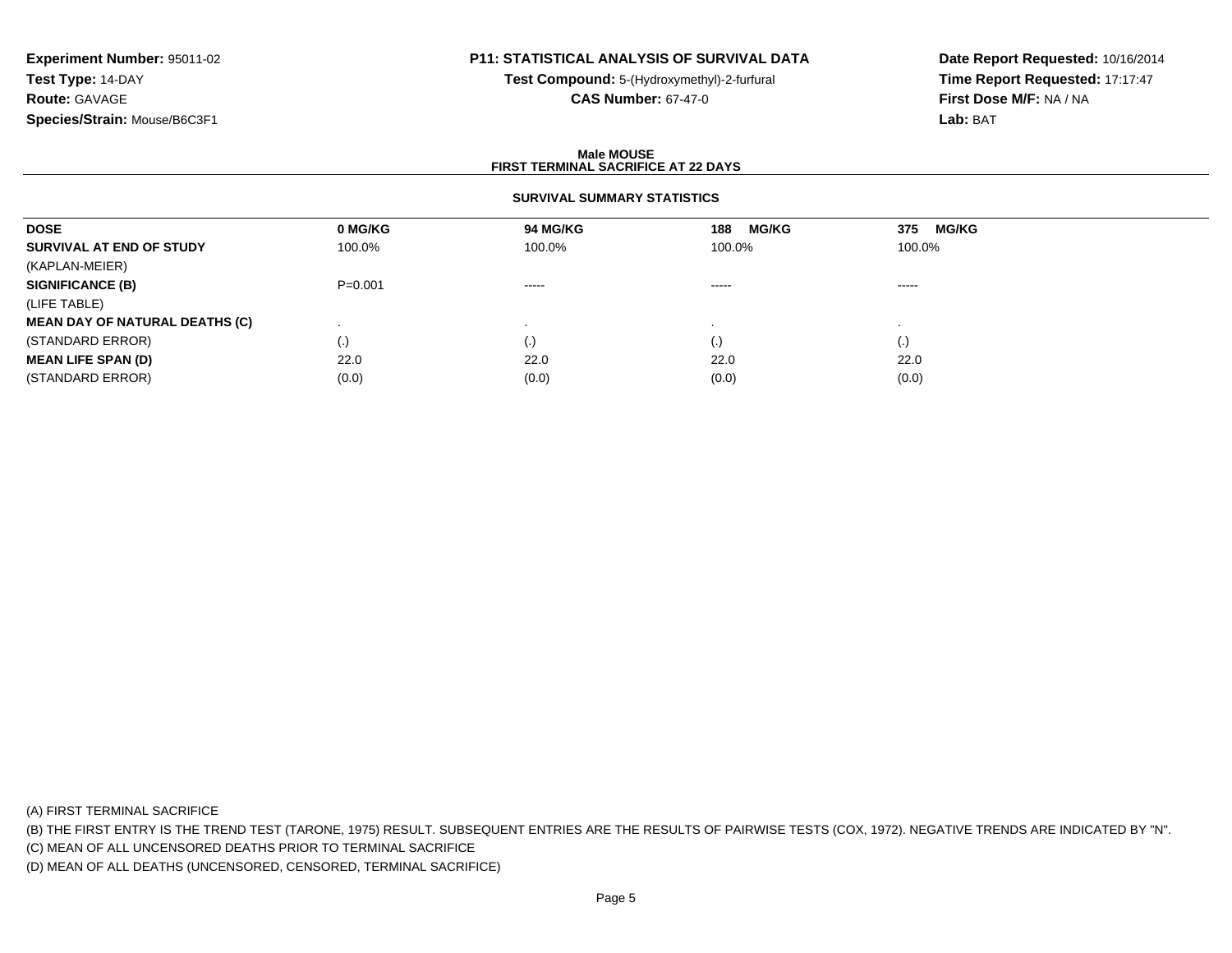# **P11: STATISTICAL ANALYSIS OF SURVIVAL DATA**

**Test Compound:** 5-(Hydroxymethyl)-2-furfural **CAS Number:** 67-47-0

**Date Report Requested:** 10/16/2014**Time Report Requested:** 17:17:47**First Dose M/F:** NA / NA**Lab:** BAT

### **Male MOUSEFIRST TERMINAL SACRIFICE AT 22 DAYS**

## **SURVIVAL SUMMARY STATISTICS**

| <b>DOSE</b>                           | <b>MG/KG</b><br>750                                                                                                                                                                                                                                                                                                                                                                                                                                                                    | <b>MG/KG</b><br>1500 |
|---------------------------------------|----------------------------------------------------------------------------------------------------------------------------------------------------------------------------------------------------------------------------------------------------------------------------------------------------------------------------------------------------------------------------------------------------------------------------------------------------------------------------------------|----------------------|
| SURVIVAL AT END OF STUDY              | 100.0%                                                                                                                                                                                                                                                                                                                                                                                                                                                                                 | 40.0%                |
| (KAPLAN-MEIER)                        |                                                                                                                                                                                                                                                                                                                                                                                                                                                                                        |                      |
| <b>SIGNIFICANCE (B)</b>               | $\begin{array}{cccccccccccccc} \multicolumn{2}{c}{} & \multicolumn{2}{c}{} & \multicolumn{2}{c}{} & \multicolumn{2}{c}{} & \multicolumn{2}{c}{} & \multicolumn{2}{c}{} & \multicolumn{2}{c}{} & \multicolumn{2}{c}{} & \multicolumn{2}{c}{} & \multicolumn{2}{c}{} & \multicolumn{2}{c}{} & \multicolumn{2}{c}{} & \multicolumn{2}{c}{} & \multicolumn{2}{c}{} & \multicolumn{2}{c}{} & \multicolumn{2}{c}{} & \multicolumn{2}{c}{} & \multicolumn{2}{c}{} & \multicolumn{2}{c}{} & \$ | $P = 0.167$          |
| (LIFE TABLE)                          |                                                                                                                                                                                                                                                                                                                                                                                                                                                                                        |                      |
| <b>MEAN DAY OF NATURAL DEATHS (C)</b> |                                                                                                                                                                                                                                                                                                                                                                                                                                                                                        | 5.3                  |
| (STANDARD ERROR)                      | $\left( . \right)$                                                                                                                                                                                                                                                                                                                                                                                                                                                                     | (2.0)                |
| <b>MEAN LIFE SPAN (D)</b>             | 22.0                                                                                                                                                                                                                                                                                                                                                                                                                                                                                   | 12.0                 |
| (STANDARD ERROR)                      | (0.0)                                                                                                                                                                                                                                                                                                                                                                                                                                                                                  | (4.2)                |

(A) FIRST TERMINAL SACRIFICE

(B) THE FIRST ENTRY IS THE TREND TEST (TARONE, 1975) RESULT. SUBSEQUENT ENTRIES ARE THE RESULTS OF PAIRWISE TESTS (COX, 1972). NEGATIVE TRENDS ARE INDICATED BY "N".

(C) MEAN OF ALL UNCENSORED DEATHS PRIOR TO TERMINAL SACRIFICE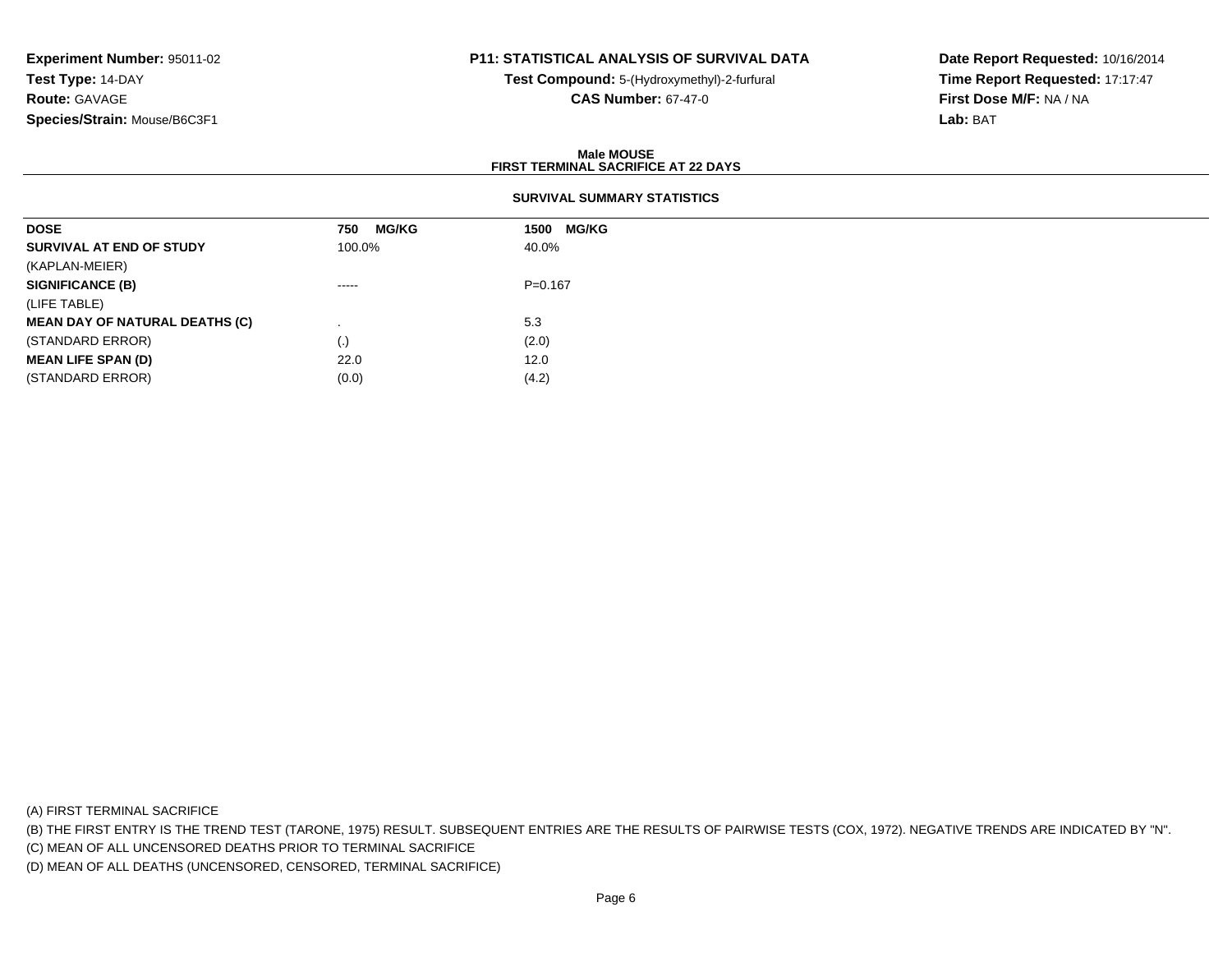# **P11: STATISTICAL ANALYSIS OF SURVIVAL DATA**

**Test Compound:** 5-(Hydroxymethyl)-2-furfural **CAS Number:** 67-47-0

**Date Report Requested:** 10/16/2014**Time Report Requested:** 17:17:47**First Dose M/F:** NA / NA**Lab:** BAT

# **Female MOUSE FIRST TERMINAL SACRIFICE AT 22 DAYS**

|                              |                     | INDIVIDUAL SURVIVAL TIMES (DAYS) |                   |  |
|------------------------------|---------------------|----------------------------------|-------------------|--|
| $DOSE = 0$ MG/KG             |                     |                                  |                   |  |
| <b>TOTAL 5</b>               | UNCENSORED DEATHS 0 | CENSORED DEATHS 0                | <b>TERMINAL 5</b> |  |
| <b>UNCENSORED DEATH DAYS</b> |                     |                                  |                   |  |
| none                         |                     |                                  |                   |  |
| <b>CENSORED DEATH DAYS</b>   |                     |                                  |                   |  |
| none                         |                     |                                  |                   |  |
| $DOSE = 94 MG/KG$            |                     |                                  |                   |  |
| <b>TOTAL 5</b>               | UNCENSORED DEATHS 0 | <b>CENSORED DEATHS 0</b>         | <b>TERMINAL 5</b> |  |
| <b>UNCENSORED DEATH DAYS</b> |                     |                                  |                   |  |
| none                         |                     |                                  |                   |  |
| <b>CENSORED DEATH DAYS</b>   |                     |                                  |                   |  |
| none                         |                     |                                  |                   |  |
| $DOSE = 188$<br><b>MG/KG</b> |                     |                                  |                   |  |
| <b>TOTAL 5</b>               | UNCENSORED DEATHS 0 | <b>CENSORED DEATHS 0</b>         | <b>TERMINAL 5</b> |  |
| <b>UNCENSORED DEATH DAYS</b> |                     |                                  |                   |  |
| none                         |                     |                                  |                   |  |
| <b>CENSORED DEATH DAYS</b>   |                     |                                  |                   |  |
| none                         |                     |                                  |                   |  |
| <b>MG/KG</b><br>$DOSE = 375$ |                     |                                  |                   |  |
| <b>TOTAL 5</b>               | UNCENSORED DEATHS 0 | <b>CENSORED DEATHS 0</b>         | <b>TERMINAL 5</b> |  |
| <b>UNCENSORED DEATH DAYS</b> |                     |                                  |                   |  |
| none                         |                     |                                  |                   |  |
| <b>CENSORED DEATH DAYS</b>   |                     |                                  |                   |  |
| none                         |                     |                                  |                   |  |

(A) FIRST TERMINAL SACRIFICE

(B) THE FIRST ENTRY IS THE TREND TEST (TARONE, 1975) RESULT. SUBSEQUENT ENTRIES ARE THE RESULTS OF PAIRWISE TESTS (COX, 1972). NEGATIVE TRENDS ARE INDICATED BY "N".

(C) MEAN OF ALL UNCENSORED DEATHS PRIOR TO TERMINAL SACRIFICE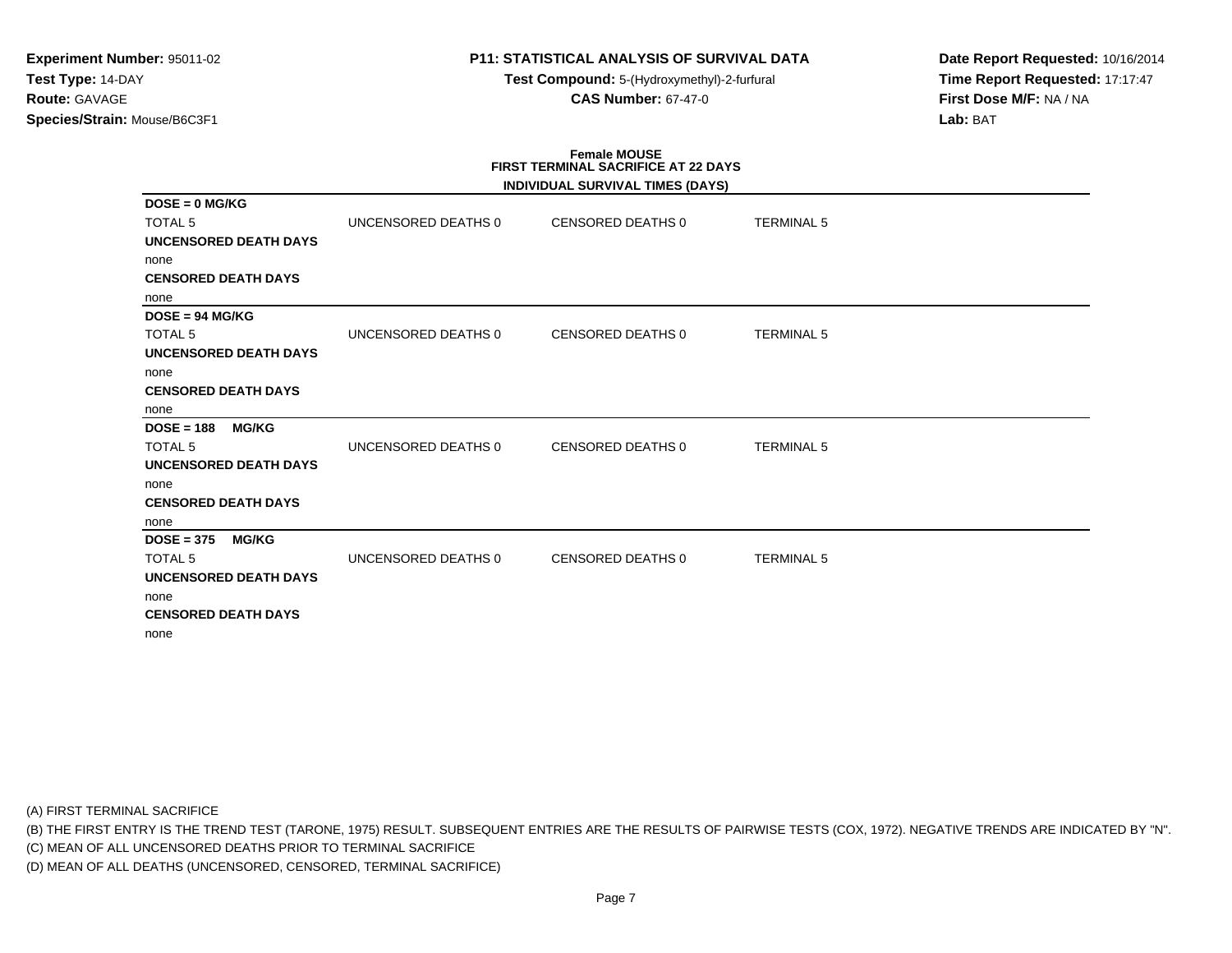# **P11: STATISTICAL ANALYSIS OF SURVIVAL DATA**

**Test Compound:** 5-(Hydroxymethyl)-2-furfural **CAS Number:** 67-47-0

**Date Report Requested:** 10/16/2014**Time Report Requested:** 17:17:47**First Dose M/F:** NA / NA**Lab:** BAT

#### **Female MOUSE FIRST TERMINAL SACRIFICE AT 22 DAYSINDIVIDUAL SURVIVAL TIMES (DAYS)**

| <b>MG/KG</b><br>$DOSE = 750$  |                     |                   |                   |
|-------------------------------|---------------------|-------------------|-------------------|
| TOTAL <sub>5</sub>            | UNCENSORED DEATHS 0 | CENSORED DEATHS 0 | <b>TERMINAL 5</b> |
| <b>UNCENSORED DEATH DAYS</b>  |                     |                   |                   |
| none                          |                     |                   |                   |
| <b>CENSORED DEATH DAYS</b>    |                     |                   |                   |
| none                          |                     |                   |                   |
| $DOSE = 1500$<br><b>MG/KG</b> |                     |                   |                   |
| TOTAL <sub>5</sub>            | UNCENSORED DEATHS 3 | CENSORED DEATHS 0 | <b>TERMINAL 2</b> |
| <b>UNCENSORED DEATH DAYS</b>  |                     |                   |                   |
| 8<br>9<br>8                   |                     |                   |                   |
| <b>CENSORED DEATH DAYS</b>    |                     |                   |                   |
| none                          |                     |                   |                   |
|                               |                     |                   |                   |

(A) FIRST TERMINAL SACRIFICE

(B) THE FIRST ENTRY IS THE TREND TEST (TARONE, 1975) RESULT. SUBSEQUENT ENTRIES ARE THE RESULTS OF PAIRWISE TESTS (COX, 1972). NEGATIVE TRENDS ARE INDICATED BY "N".

(C) MEAN OF ALL UNCENSORED DEATHS PRIOR TO TERMINAL SACRIFICE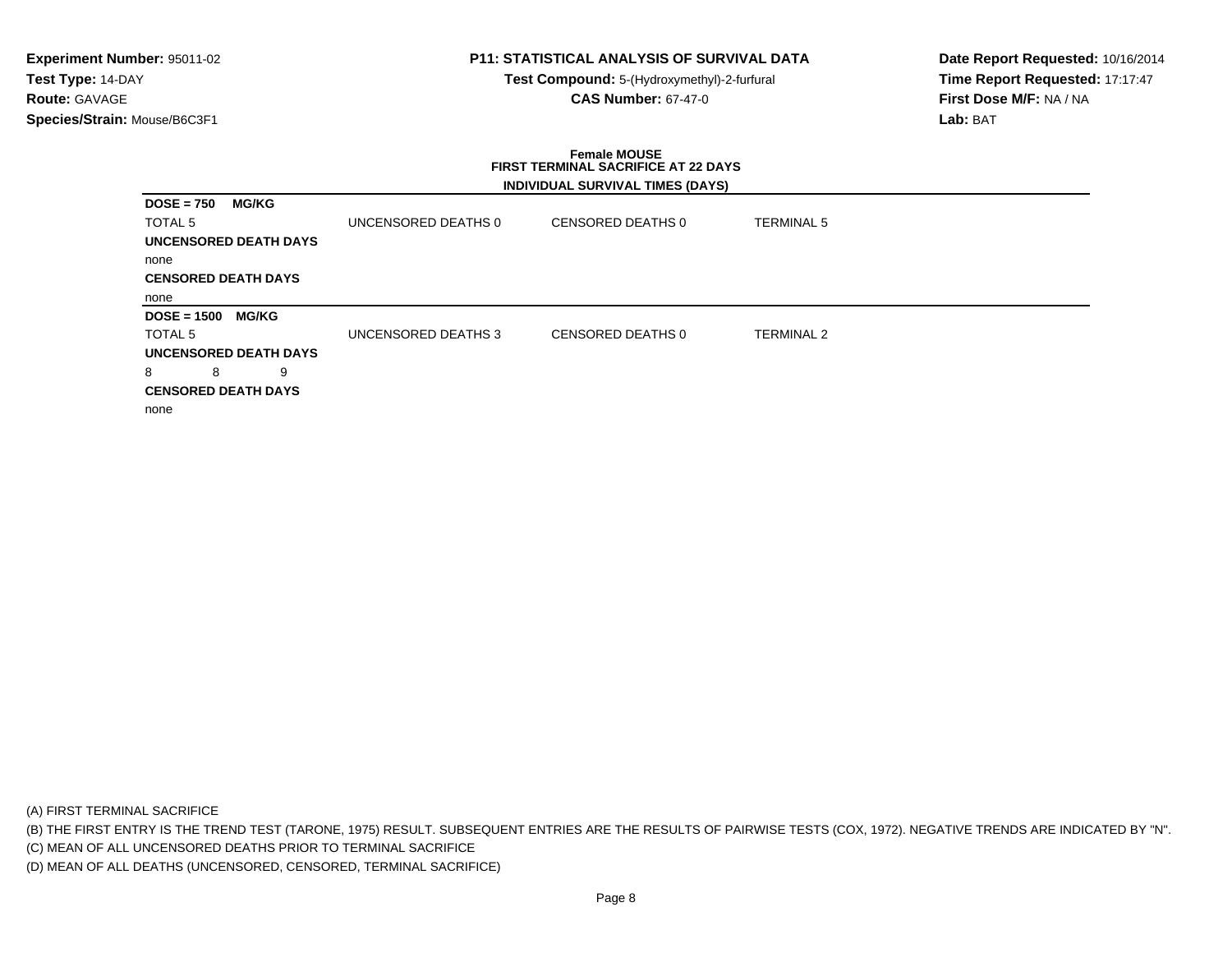## **P11: STATISTICAL ANALYSIS OF SURVIVAL DATA**

**Test Compound:** 5-(Hydroxymethyl)-2-furfural

**Time Report Requested:** 17:17:47**First Dose M/F:** NA / NA**Lab:** BAT

**Date Report Requested:** 10/16/2014

**CAS Number:** 67-47-0

### **Female MOUSEFIRST TERMINAL SACRIFICE AT 22 DAYS**

## **KAPLAN-MEIER SURVIVAL PROBABILITY ESTIMATES (%)**

| 22(A)<br>27<br>18<br>21<br>24<br>12<br>9<br>15<br>100.0<br>100.0<br>100.0<br>100.0<br>100.0<br>100.0<br>100.0<br>100.0<br>100.0<br>100.0 |
|------------------------------------------------------------------------------------------------------------------------------------------|
| 0 MG/KG                                                                                                                                  |
|                                                                                                                                          |
| <b>94 MG/KG</b><br>100.0<br>100.0<br>100.0<br>100.0<br>100.0<br>100.0<br>100.0<br>100.0<br>100.0<br>100.0                                |
| <b>MG/KG</b><br>188<br>100.0<br>100.0<br>100.0<br>100.0<br>100.0<br>100.0<br>100.0<br>100.0<br>100.0<br>100.0                            |
| 375<br><b>MG/KG</b><br>100.0<br>100.0<br>100.0<br>100.0<br>100.0<br>100.0<br>100.0<br>100.0<br>100.0<br>100.0                            |
| 750<br><b>MG/KG</b><br>100.0<br>100.0<br>100.0<br>100.0<br>100.0<br>100.0<br>100.0<br>100.0<br>100.0<br>100.0                            |
| <b>MG/KG</b><br>1500<br>100.0<br>40.0<br>40.0<br>40.0<br>100.0<br>40.0<br>40.0<br>40.0<br>40.0<br>40.0                                   |

(A) FIRST TERMINAL SACRIFICE

(B) THE FIRST ENTRY IS THE TREND TEST (TARONE, 1975) RESULT. SUBSEQUENT ENTRIES ARE THE RESULTS OF PAIRWISE TESTS (COX, 1972). NEGATIVE TRENDS ARE INDICATED BY "N".

(C) MEAN OF ALL UNCENSORED DEATHS PRIOR TO TERMINAL SACRIFICE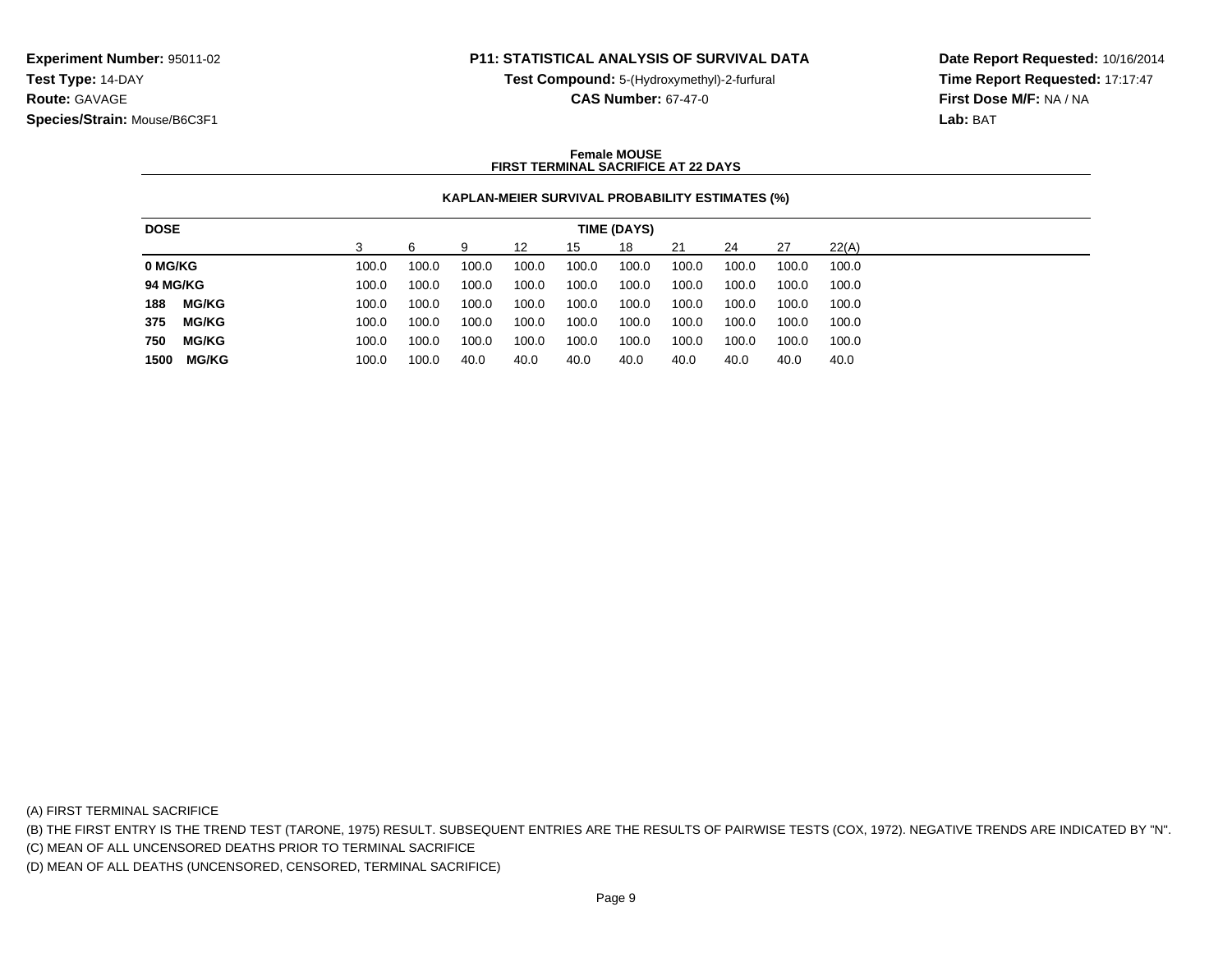# **P11: STATISTICAL ANALYSIS OF SURVIVAL DATA**

**Test Compound:** 5-(Hydroxymethyl)-2-furfural **CAS Number:** 67-47-0

**Date Report Requested:** 10/16/2014**Time Report Requested:** 17:17:47**First Dose M/F:** NA / NA**Lab:** BAT

### **Female MOUSEFIRST TERMINAL SACRIFICE AT 22 DAYS**

## **SURVIVAL SUMMARY STATISTICS**

| <b>DOSE</b>                           | 0 MG/KG     | 94 MG/KG | <b>MG/KG</b><br>188    | MG/KG<br>375 |
|---------------------------------------|-------------|----------|------------------------|--------------|
| SURVIVAL AT END OF STUDY              | 100.0%      | 100.0%   | 100.0%                 | 100.0%       |
| (KAPLAN-MEIER)                        |             |          |                        |              |
| <b>SIGNIFICANCE (B)</b>               | $P = 0.001$ | $\cdots$ | $\cdots$               | -----        |
| (LIFE TABLE)                          |             |          |                        |              |
| <b>MEAN DAY OF NATURAL DEATHS (C)</b> |             |          |                        |              |
| (STANDARD ERROR)                      | (.)         | $\cdot$  | $\left( \cdot \right)$ | (.)          |
| <b>MEAN LIFE SPAN (D)</b>             | 22.0        | 22.0     | 22.0                   | 22.0         |
| (STANDARD ERROR)                      | (0.0)       | (0.0)    | (0.0)                  | (0.0)        |

(A) FIRST TERMINAL SACRIFICE

(B) THE FIRST ENTRY IS THE TREND TEST (TARONE, 1975) RESULT. SUBSEQUENT ENTRIES ARE THE RESULTS OF PAIRWISE TESTS (COX, 1972). NEGATIVE TRENDS ARE INDICATED BY "N".

(C) MEAN OF ALL UNCENSORED DEATHS PRIOR TO TERMINAL SACRIFICE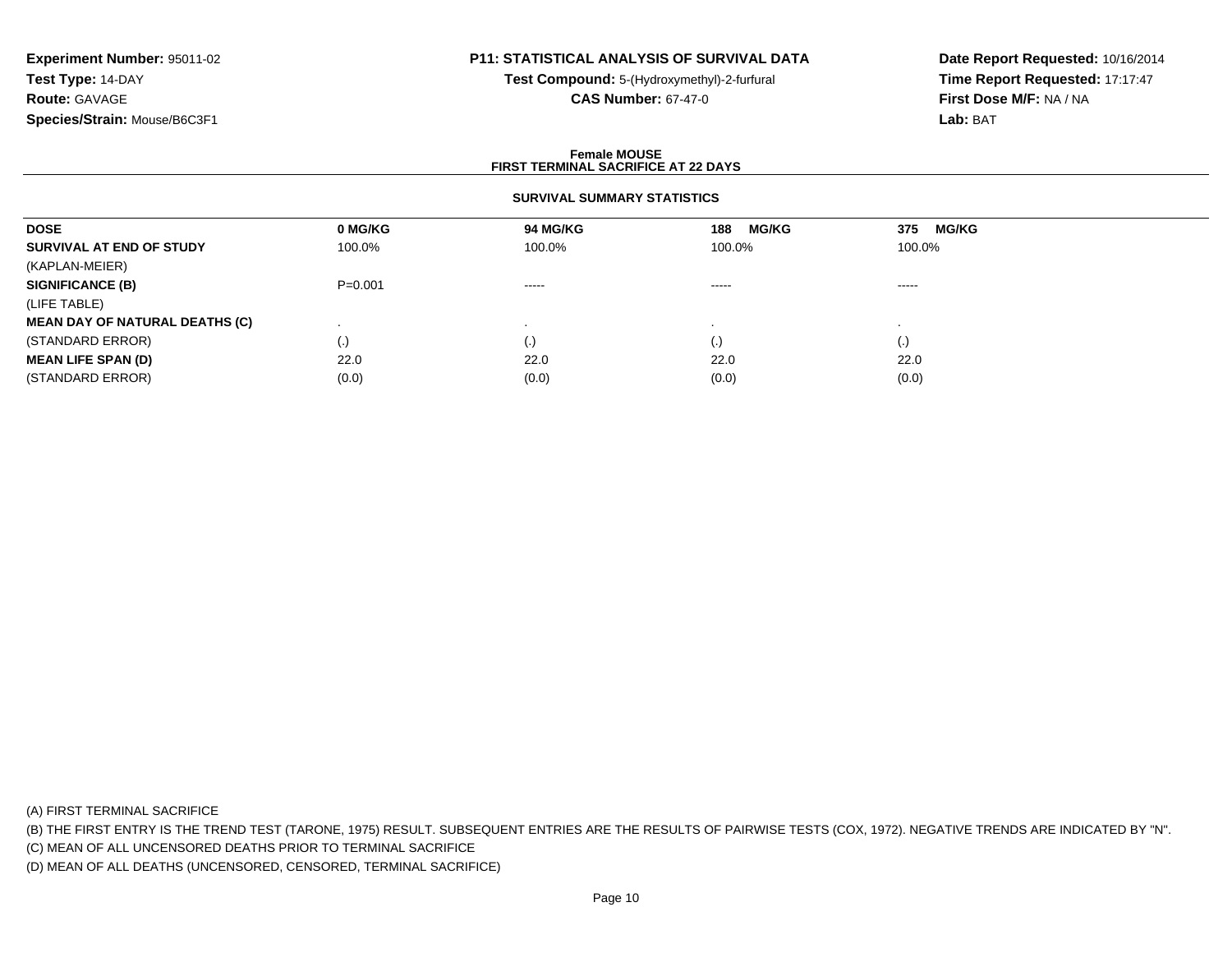# **P11: STATISTICAL ANALYSIS OF SURVIVAL DATA**

**Test Compound:** 5-(Hydroxymethyl)-2-furfural **CAS Number:** 67-47-0

**Date Report Requested:** 10/16/2014**Time Report Requested:** 17:17:47**First Dose M/F:** NA / NA**Lab:** BAT

### **Female MOUSEFIRST TERMINAL SACRIFICE AT 22 DAYS**

## **SURVIVAL SUMMARY STATISTICS**

| <b>DOSE</b>                           | <b>MG/KG</b><br>750                                                                                                                                                                                                                                                                                                                                                                                                                                                                    | <b>MG/KG</b><br>1500 |
|---------------------------------------|----------------------------------------------------------------------------------------------------------------------------------------------------------------------------------------------------------------------------------------------------------------------------------------------------------------------------------------------------------------------------------------------------------------------------------------------------------------------------------------|----------------------|
| SURVIVAL AT END OF STUDY              | 100.0%                                                                                                                                                                                                                                                                                                                                                                                                                                                                                 | 40.0%                |
| (KAPLAN-MEIER)                        |                                                                                                                                                                                                                                                                                                                                                                                                                                                                                        |                      |
| <b>SIGNIFICANCE (B)</b>               | $\begin{array}{cccccccccccccc} \multicolumn{2}{c}{} & \multicolumn{2}{c}{} & \multicolumn{2}{c}{} & \multicolumn{2}{c}{} & \multicolumn{2}{c}{} & \multicolumn{2}{c}{} & \multicolumn{2}{c}{} & \multicolumn{2}{c}{} & \multicolumn{2}{c}{} & \multicolumn{2}{c}{} & \multicolumn{2}{c}{} & \multicolumn{2}{c}{} & \multicolumn{2}{c}{} & \multicolumn{2}{c}{} & \multicolumn{2}{c}{} & \multicolumn{2}{c}{} & \multicolumn{2}{c}{} & \multicolumn{2}{c}{} & \multicolumn{2}{c}{} & \$ | $P=0.172$            |
| (LIFE TABLE)                          |                                                                                                                                                                                                                                                                                                                                                                                                                                                                                        |                      |
| <b>MEAN DAY OF NATURAL DEATHS (C)</b> |                                                                                                                                                                                                                                                                                                                                                                                                                                                                                        | 8.3                  |
| (STANDARD ERROR)                      | $\left( . \right)$                                                                                                                                                                                                                                                                                                                                                                                                                                                                     | (0.3)                |
| <b>MEAN LIFE SPAN (D)</b>             | 22.0                                                                                                                                                                                                                                                                                                                                                                                                                                                                                   | 13.8                 |
| (STANDARD ERROR)                      | (0.0)                                                                                                                                                                                                                                                                                                                                                                                                                                                                                  | (3.4)                |

(A) FIRST TERMINAL SACRIFICE

(B) THE FIRST ENTRY IS THE TREND TEST (TARONE, 1975) RESULT. SUBSEQUENT ENTRIES ARE THE RESULTS OF PAIRWISE TESTS (COX, 1972). NEGATIVE TRENDS ARE INDICATED BY "N".

(C) MEAN OF ALL UNCENSORED DEATHS PRIOR TO TERMINAL SACRIFICE